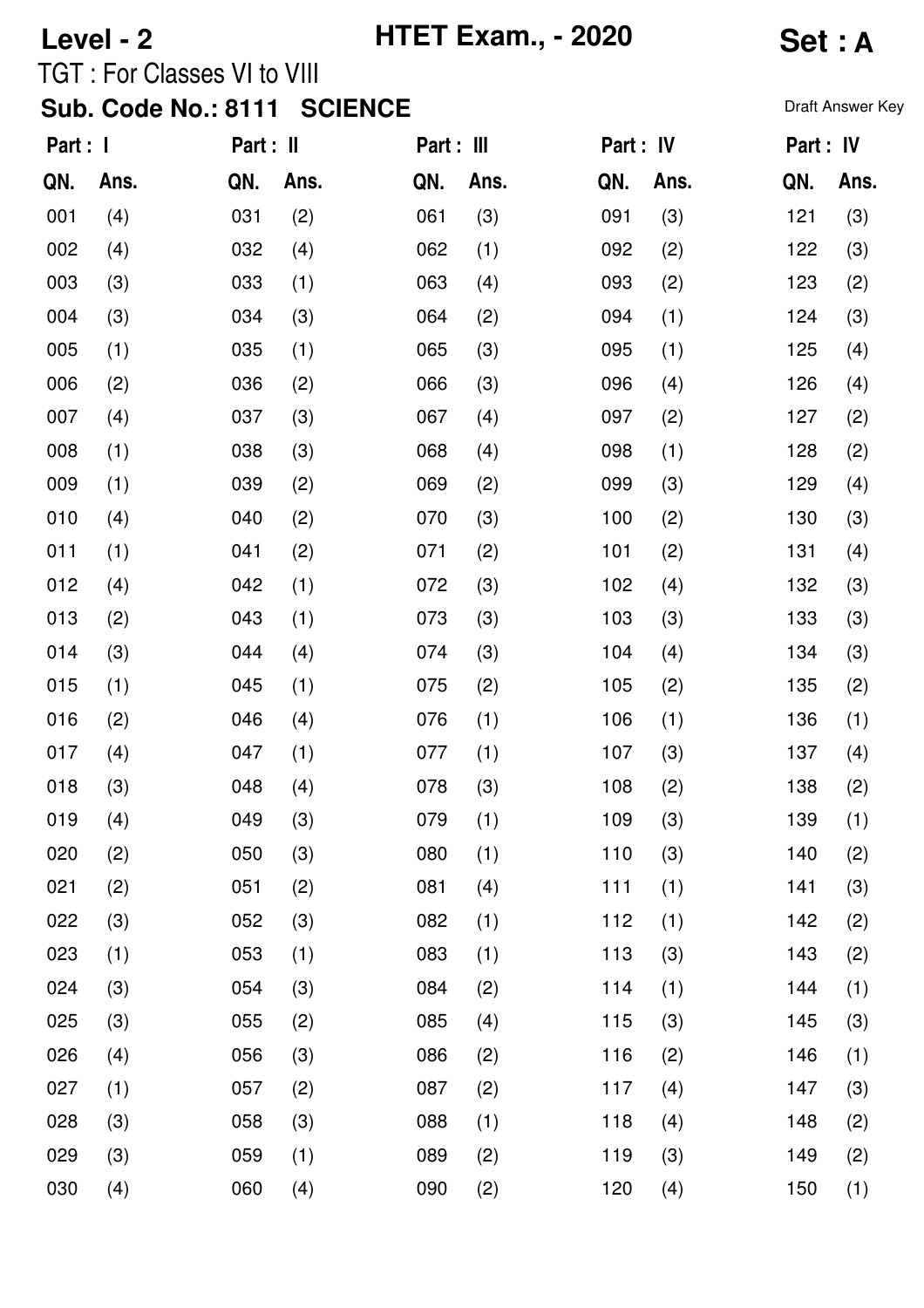|          | Level - 2 | <b>TGT: For Classes VI to VIII</b><br>Sub. Code No.: 8111 SCIENCE |      |            | <b>HTET Exam., - 2020</b> | Set: B<br>Draft Answer Key |      |           |      |  |
|----------|-----------|-------------------------------------------------------------------|------|------------|---------------------------|----------------------------|------|-----------|------|--|
| Part : I |           | Part : II                                                         |      | Part : III |                           | Part : IV                  |      | Part : IV |      |  |
| QN.      | Ans.      | QN.                                                               | Ans. | QN.        | Ans.                      | QN.                        | Ans. | QN.       | Ans. |  |
| 001      | (3)       | 031                                                               | (4)  | 061        | (2)                       | 091                        | (3)  | 121       | (1)  |  |
| 002      | (4)       | 032                                                               | (3)  | 062        | (3)                       | 092                        | (2)  | 122       | (3)  |  |
| 003      | (2)       | 033                                                               | (3)  | 063        | (2)                       | 093                        | (3)  | 123       | (3)  |  |
| 004      | (2)       | 034                                                               | (2)  | 064        | (3)                       | 094                        | (2)  | 124       | (2)  |  |
| 005      | (4)       | 035                                                               | (1)  | 065        | (1)                       | 095                        | (2)  | 125       | (2)  |  |
| 00G      | (4)       | በ36.                                                              | (2)  | 066.       | (1)                       | 096.                       | (4)  | 126.      | (1)  |  |

| 001 | (3) | 031 | (4) | 061 | (2) | 091 | (3) | 121 | (1) |
|-----|-----|-----|-----|-----|-----|-----|-----|-----|-----|
| 002 | (4) | 032 | (3) | 062 | (3) | 092 | (2) | 122 | (3) |
| 003 | (2) | 033 | (3) | 063 | (2) | 093 | (3) | 123 | (3) |
| 004 | (2) | 034 | (2) | 064 | (3) | 094 | (2) | 124 | (2) |
| 005 | (4) | 035 | (1) | 065 | (1) | 095 | (2) | 125 | (2) |
| 006 | (4) | 036 | (2) | 066 | (1) | 096 | (4) | 126 | (1) |
| 007 | (3) | 037 | (3) | 067 | (1) | 097 | (2) | 127 | (2) |
| 008 | (4) | 038 | (1) | 068 | (4) | 098 | (2) | 128 | (2) |
| 009 | (1) | 039 | (2) | 069 | (3) | 099 | (4) | 129 | (1) |
| 010 | (1) | 040 | (4) | 070 | (3) | 100 | (2) | 130 | (3) |
| 011 | (3) | 041 | (2) | 071 | (1) | 101 | (2) | 131 | (2) |
| 012 | (3) | 042 | (1) | 072 | (3) | 102 | (4) | 132 | (2) |
| 013 | (4) | 043 | (2) | 073 | (2) | 103 | (1) | 133 | (1) |
| 014 | (1) | 044 | (1) | 074 | (1) | 104 | (1) | 134 | (1) |
| 015 | (1) | 045 | (1) | 075 | (4) | 105 | (1) | 135 | (2) |
| 016 | (4) | 046 | (3) | 076 | (3) | 106 | (3) | 136 | (2) |
| 017 | (2) | 047 | (1) | 077 | (2) | 107 | (1) | 137 | (2) |
| 018 | (1) | 048 | (3) | 078 | (4) | 108 | (3) | 138 | (2) |
| 019 | (3) | 049 | (1) | 079 | (3) | 109 | (1) | 139 | (3) |
| 020 | (2) | 050 | (4) | 080 | (3) | 110 | (3) | 140 | (4) |
| 021 | (4) | 051 | (1) | 081 | (1) | 111 | (3) | 141 | (3) |
| 022 | (1) | 052 | (2) | 082 | (2) | 112 | (3) | 142 | (3) |
| 023 | (2) | 053 | (2) | 083 | (1) | 113 | (1) | 143 | (3) |
| 024 | (3) | 054 | (2) | 084 | (2) | 114 | (1) | 144 | (4) |
| 025 | (3) | 055 | (3) | 085 | (2) | 115 | (4) | 145 | (3) |
| 026 | (1) | 056 | (4) | 086 | (4) | 116 | (4) | 146 | (3) |
| 027 | (3) | 057 | (3) | 087 | (2) | 117 | (2) | 147 | (3) |
| 028 | (3) | 058 | (4) | 088 | (2) | 118 | (3) | 148 | (4) |
| 029 | (4) | 059 | (3) | 089 | (4) | 119 | (3) | 149 | (4) |
| 030 | (4) | 060 | (3) | 090 | (1) | 120 | (4) | 150 | (4) |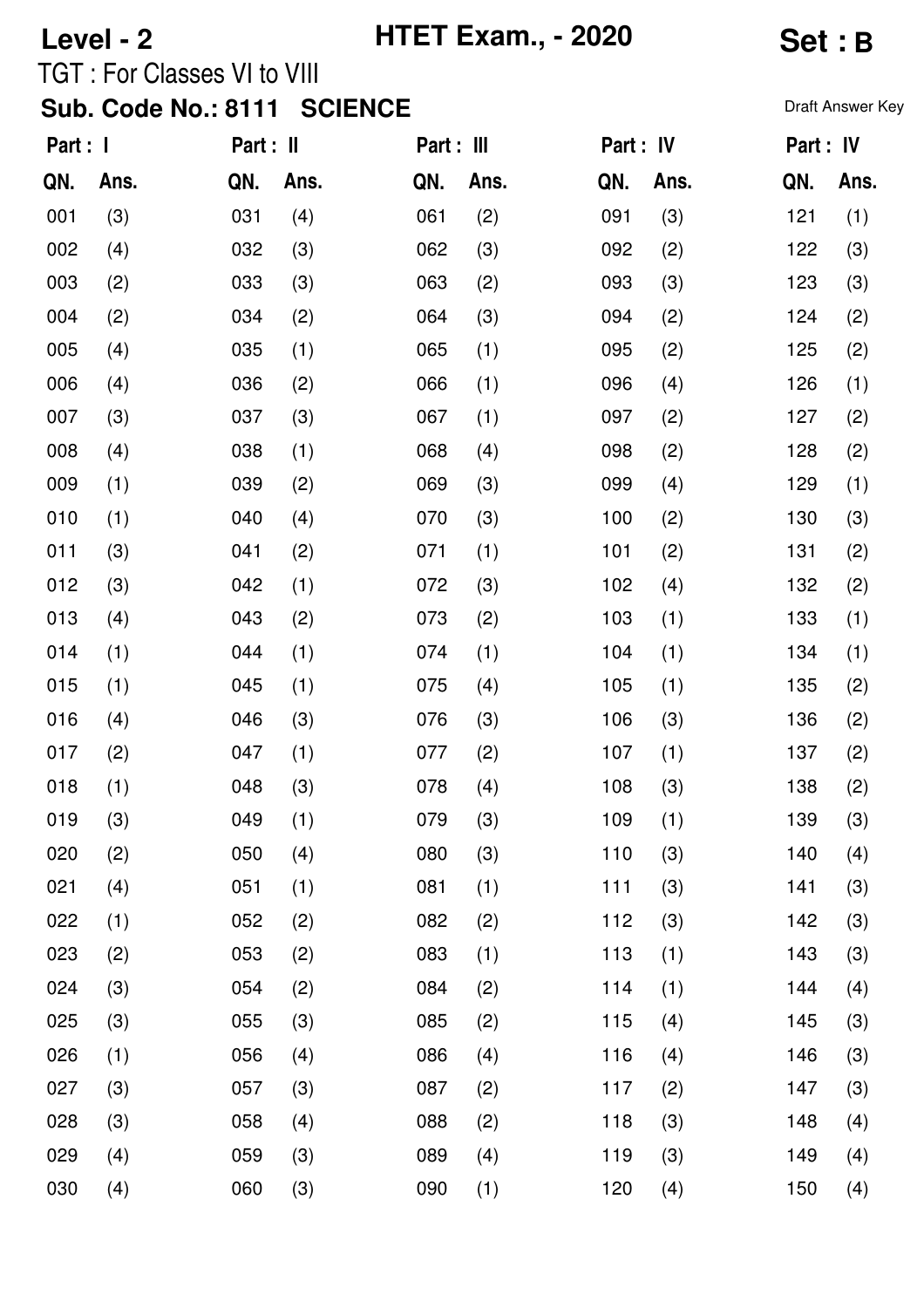| Level - 2   |                                    | <b>HTET Exam., - 2020</b> | Set: C      |                     |  |
|-------------|------------------------------------|---------------------------|-------------|---------------------|--|
|             | <b>TGT: For Classes VI to VIII</b> |                           |             |                     |  |
|             | Sub. Code No.: 8111 SCIENCE        |                           |             | <b>Draft Answer</b> |  |
| Part : I    | Part : II                          | Part : III                | Part : IV   | Part : IV           |  |
| Ans.<br>QN. | QN. Ans.                           | Ans.<br>QN.               | Ans.<br>QN. | Ans<br>QN.          |  |
|             |                                    |                           |             |                     |  |

**Draft Answer Key** 

| QN. | Ans. | QN. | Ans. | QN. | Ans. | QN. | Ans. | QN. | Ans. |
|-----|------|-----|------|-----|------|-----|------|-----|------|
| 001 | (3)  | 031 | (1)  | 061 | (3)  | 091 | (3)  | 121 | (3)  |
| 002 | (2)  | 032 | (4)  | 062 | (3)  | 092 | (1)  | 122 | (2)  |
| 003 | (3)  | 033 | (2)  | 063 | (2)  | 093 | (2)  | 123 | (1)  |
| 004 | (4)  | 034 | (3)  | 064 | (4)  | 094 | (1)  | 124 | (3)  |
| 005 | (1)  | 035 | (2)  | 065 | (2)  | 095 | (3)  | 125 | (2)  |
| 006 | (2)  | 036 | (3)  | 066 | (2)  | 096 | (1)  | 126 | (4)  |
| 007 | (4)  | 037 | (2)  | 067 | (1)  | 097 | (3)  | 127 | (3)  |
| 008 | (3)  | 038 | (3)  | 068 | (1)  | 098 | (3)  | 128 | (3)  |
| 009 | (4)  | 039 | (1)  | 069 | (3)  | 099 | (4)  | 129 | (2)  |
| 010 | (4)  | 040 | (2)  | 070 | (2)  | 100 | (1)  | 130 | (1)  |
| 011 | (3)  | 041 | (1)  | 071 | (4)  | 101 | (3)  | 131 | (1)  |
| 012 | (1)  | 042 | (2)  | 072 | (3)  | 102 | (2)  | 132 | (3)  |
| 013 | (4)  | 043 | (4)  | 073 | (1)  | 103 | (2)  | 133 | (3)  |
| 014 | (2)  | 044 | (1)  | 074 | (3)  | 104 | (2)  | 134 | (2)  |
| 015 | (1)  | 045 | (1)  | 075 | (1)  | 105 | (4)  | 135 | (4)  |
| 016 | (2)  | 046 | (3)  | 076 | (4)  | 106 | (1)  | 136 | (4)  |
| 017 | (1)  | 047 | (3)  | 077 | (3)  | 107 | (2)  | 137 | (2)  |
| 018 | (3)  | 048 | (2)  | 078 | (3)  | 108 | (4)  | 138 | (2)  |
| 019 | (3)  | 049 | (4)  | 079 | (1)  | 109 | (4)  | 139 | (3)  |
| 020 | (3)  | 050 | (2)  | 080 | (3)  | 110 | (3)  | 140 | (2)  |
| 021 | (1)  | 051 | (3)  | 081 | (2)  | 111 | (2)  | 141 | (3)  |
| 022 | (4)  | 052 | (4)  | 082 | (2)  | 112 | (1)  | 142 | (1)  |
| 023 | (1)  | 053 | (4)  | 083 | (4)  | 113 | (2)  | 143 | (4)  |
| 024 | (4)  | 054 | (1)  | 084 | (1)  | 114 | (3)  | 144 | (4)  |
| 025 | (1)  | 055 | (2)  | 085 | (2)  | 115 | (1)  | 145 | (1)  |
| 026 | (4)  | 056 | (1)  | 086 | (1)  | 116 | (4)  | 146 | (2)  |
| 027 | (2)  | 057 | (3)  | 087 | (1)  | 117 | (3)  | 147 | (3)  |
| 028 | (3)  | 058 | (3)  | 088 | (4)  | 118 | (4)  | 148 | (3)  |
| 029 | (3)  | 059 | (3)  | 089 | (2)  | 119 | (2)  | 149 | (2)  |
| 030 | (4)  | 060 | (1)  | 090 | (2)  | 120 | (3)  | 150 | (2)  |